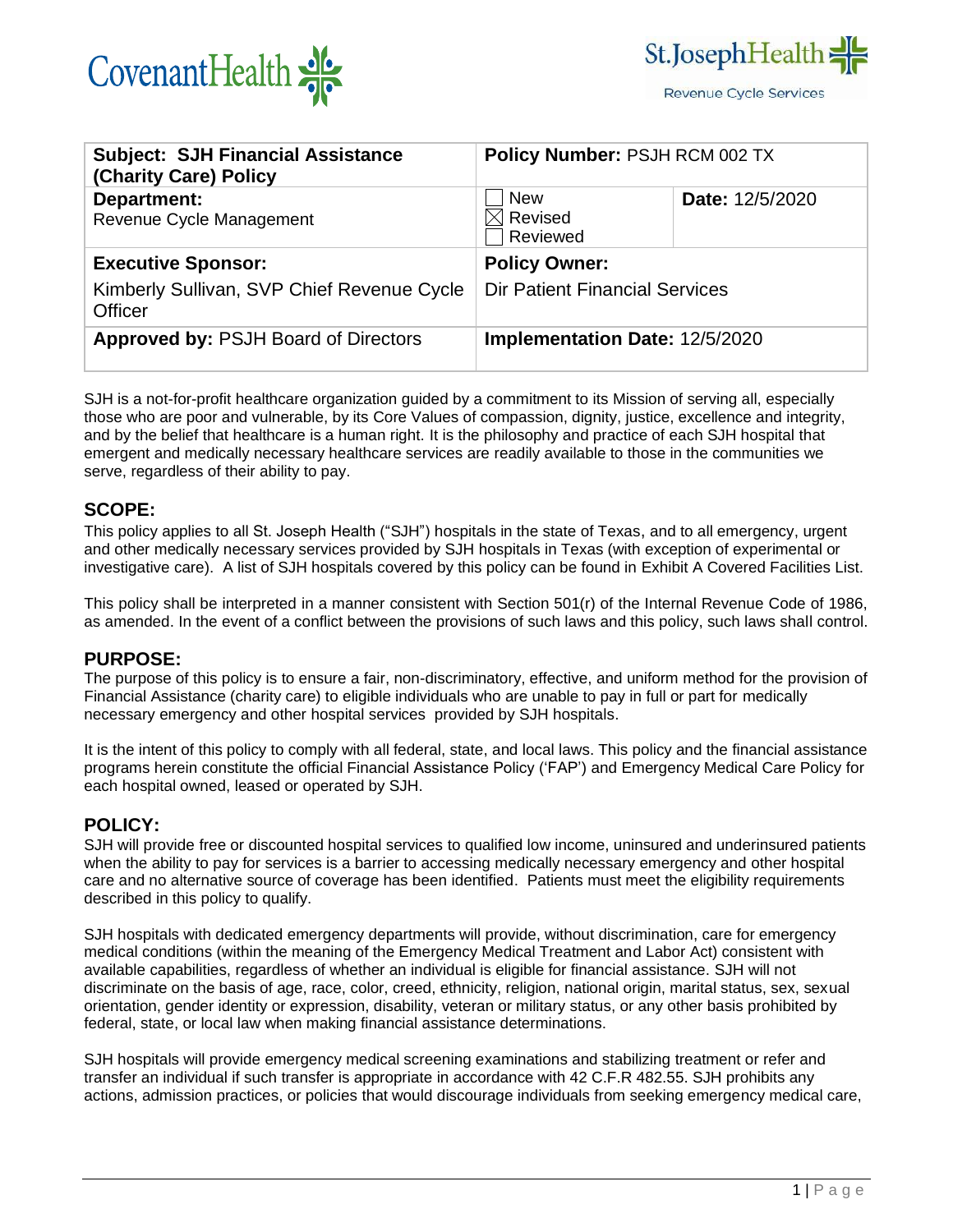



**Revenue Cycle Services** 

such as permitting debt collection activities that interfere with the provision of emergency medical care.

**List of Professionals Subject to SJH FAP:** Each SJH hospital will specifically identify a list of those physicians, medical groups, or other professionals providing services who are and who are not covered by this policy. Each SJH hospital will provide this list to any patient who requests a copy. The provider list can also be found online at the St. Joseph Health or Covenant websites: [www.stjhs.org](http://www.stjhs.org/) or [www.covenanthealth.org.](http://www.covenanthealth.org/)

**Financial Assistance Eligibility Requirements:** Financial assistance is available to both uninsured and insured patients and guarantors where such assistance is consistent with this policy and federal and state laws governing permissible benefits to patients. SJH hospitals will make a reasonable effort to determine the existence or nonexistence of third-party coverage which may be available, in whole or part, for the care provided by SJH hospitals, prior to directing any collection efforts at the patient.

Patients seeking financial assistance must complete the standard SJH Financial Assistance Application and eligibility will be based upon financial need at that time. Reasonable efforts will be made to notify and inform patients of the availability of Financial Assistance by providing information during admission and discharge, on the patient's billing statement, in patient accessible billing areas, on SJH hospital's website, by oral notification during payment discussions, as well as on signage in high volume inpatient and outpatient areas, such as admitting and the emergency department.

**Applying for Financial Assistance:** Patients or guarantors may request and submit a Financial Assistance Application, which is free of charge and available at the SJH ministry by the following means: advising patient financial services staff at or prior to the time of discharge that assistance is requested and submitted with completed documentation; by mail, or by visiting [www.covenanthealth.org,](http://www.covenanthealth.org/) downloading and submitting the completed application with documentation. A person applying for financial assistance will be given a preliminary screening, which will include a review of whether the patient has exhausted or is not eligible for any third-party payment sources.

Each SJH hospital shall make designated personnel available to assist patients in completing the Financial Assistance Application and determining eligibility for SJH financial assistance or financial assistance from government-funded insurance programs, if applicable. Interpretation services are available to address any questions or concerns and to assist in the completion of the Financial Assistance Application.

A patient or guarantor who may be eligible to apply for financial assistance may provide sufficient documentation to SJH to support eligibility determination at any time upon learning that a party's income falls below minimum FPL per the relevant Federal and State regulations.

**Individual Financial Situation:** Income, monetary assets and expenses of the patient will be used in assessing the patient's individual financial situation. Monetary assets shall not include retirement or deferred compensation plans qualified under the Internal Revenue Code nor non-qualified deferred compensation plans.

**Income Qualifications:** Income criteria, based on Federal Poverty Level (FPL), may be used to determine eligibility for free or discounted care. Please see Exhibit B for details.

**Determinations and Approvals:** Patients will receive notification of FAP eligibility determination within 30 days of submission of the completed Financial Assistance application and necessary documentation. Once an application is received, extraordinary collections efforts will be pended until a written determination of eligibility is sent to the patient. SJH will not make a determination of eligibility for assistance based upon information which the hospital believes is incorrect or unreliable

**Dispute Resolution:** The patient may appeal a determination of ineligibility for financial assistance by providing relevant additional documentation to SJH within 30 days of receipt of the notice of denial. All appeals will be reviewed and if the review affirms the denial, written notification will be sent to the guarantor and State Department of Health, where required, and in accordance with the law. The final appeal process will conclude within 10 days of receipt of the denial by SJH. An appeal may be sent to St. Joseph Health, Attn: Financial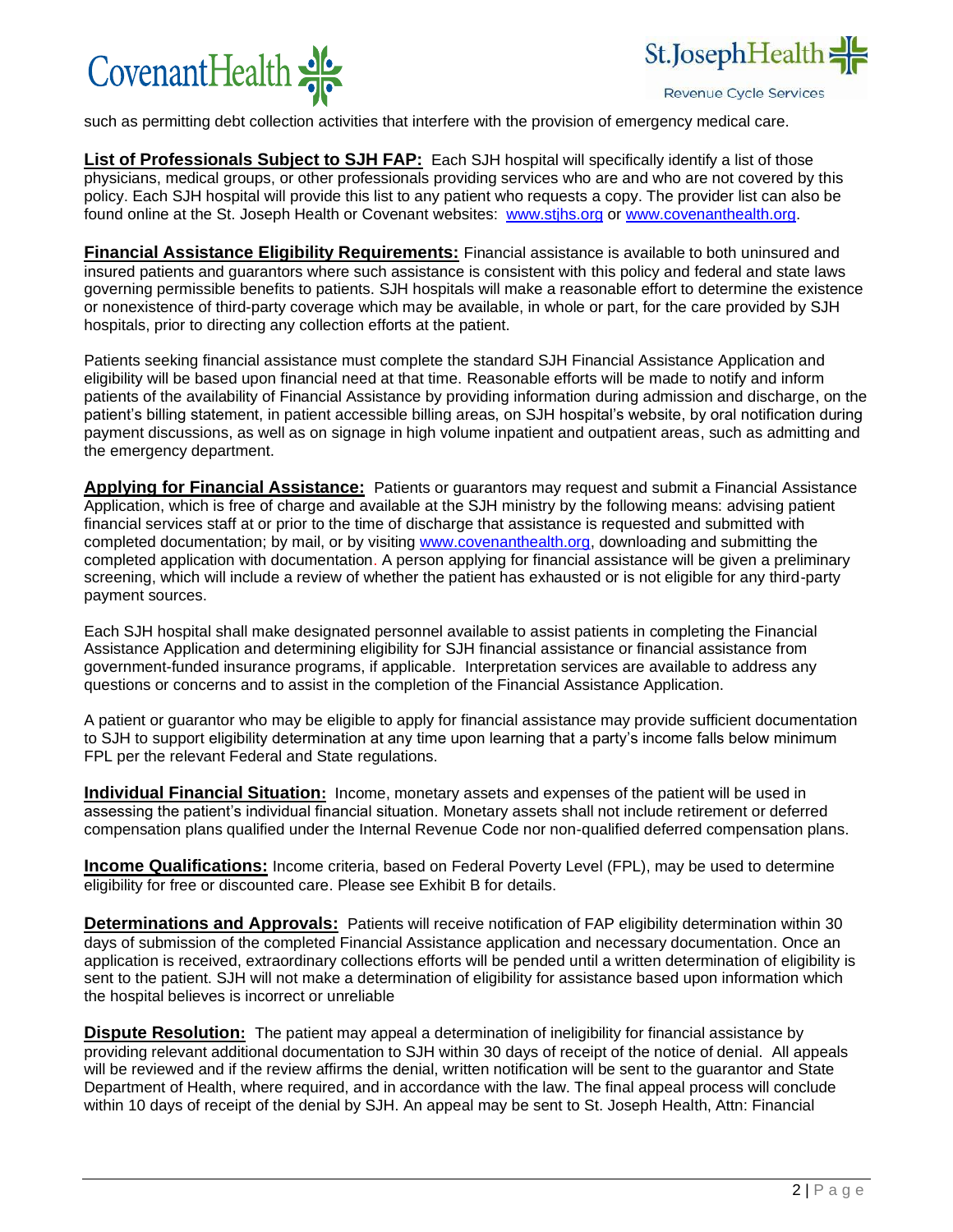



Assistance Coordinator, 3345 Michelson Drive, Suite 100, Irvine, CA 92612.

**Presumptive Charity:** SJH may approve a patient for a charity adjustment to their account balance by means other than a full Financial Assistance application. Such determinations will be made on a presumptive basis using an industry-recognized financial assessment tool that evaluates ability to pay based on publicly available financial or other records, including but not limited to household income, household size, and credit and payment history.

**Other Special Circumstances**: Patients who are eligible for FPL-qualified programs such as Medicaid, Medi-Cal, and other government-sponsored low-income assistance programs, are deemed to be indigent. Therefore, such patients are eligible for Financial Assistance when the programs deny payment and then deem the charges billable to the patient. Patient account balances resulting from non-reimbursed charges are eligible for full charity write-off. Specifically included as eligible are charges related to the following:

- Denied inpatient stays
- Denied inpatient days of care
- Non-covered services
- Prior Authorization Request Denials
- Denials due to restricted coverage

**Catastrophic Medical Expenses:** SJH, at its discretion, may grant charity in the event of a catastrophic medical expense. These patients will be handled on an individual basis.

**Times of Emergency:** Financial assistance may be available at SJH's discretion in times of a national or state emergency, independent of assistance for catastrophic expenses.

**Limitation on Charges for all Patients Eligible for Financial Assistance:** No patient who qualifies for any of the above-noted categories of assistance will be personally responsible for more than the "Amounts Generally Billed" (AGB) percentage of gross charges, as defined below.

**Reasonable Payment Plan**: Once a patient is approved for partial financial assistance, but still has a balance due, SJH will negotiate a payment plan arrangement. The reasonable payment plan shall consist of monthly payments that are not more than 10 percent of a patient's or family's monthly income, excluding deductions for Essential Living Expenses that the patient listed on their financial assistance application.

**Billing and Collections:** Any unpaid balances owed by patients or guarantors after application of available discounts, if any, may be referred to collections. Collection efforts on unpaid balances will cease pending final determination of FAP eligibility. SJH does not perform, allow or allow collection agencies to perform any extraordinary collection actions prior to either: (a) making a reasonable effort to determine if the patient qualifies for financial assistance; or (b) 120 days after the first patient statement is sent. For information on SJH billing and collections practices for amounts owed by patients, please see SJH hospital's policy, which is available free of charge at each SJH hospital's registration desk, or at[: www.stjhs.org](http://www.stjhs.org/) or [www.covenanthealth.org.](http://www.covenanthealth.org/)

**Patient Refunds:** In the event that a patient or guarantor has made a payment for services and subsequently is determined to be eligible for free or discounted care, any payments made related to those services during the FAP-eligible time period which exceed the payment obligation will be refunded, in accordance with state regulations.

**Annual Review:** This SJH Financial Assistance (Charity Care) Policy will be reviewed on an annual basis by the designated Revenue Cycle leadership.

### **EXCEPTIONS:**

See Scope above.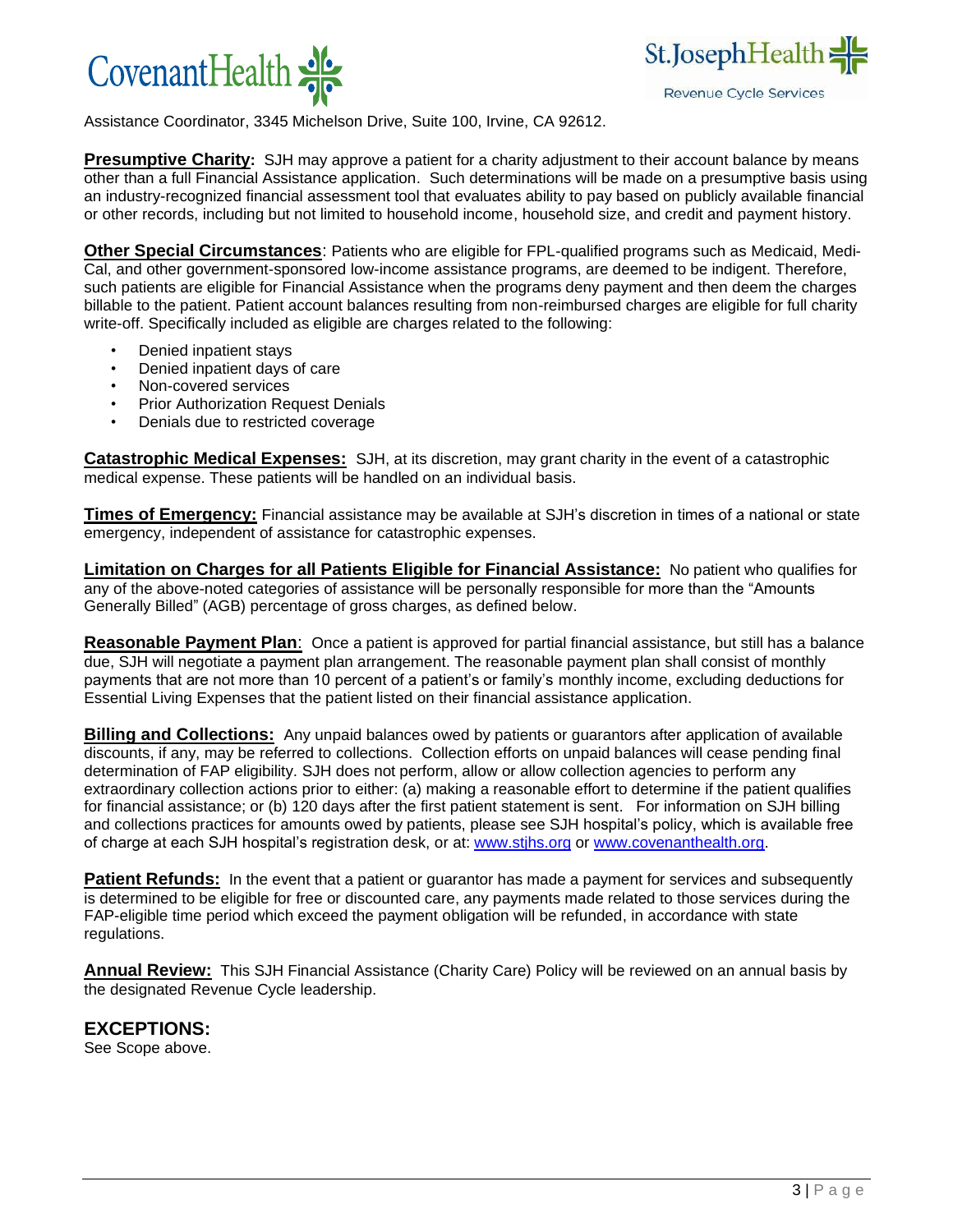



## **DEFINITIONS:**

For the purposes of this policy the following definitions and requirements apply:

- 1. Federal Poverty Level (FPL): FPL means the poverty guidelines updated periodically in the Federal Register by the United States Department of Health and Human Services.
- 2. Amounts Generally Billed (AGB): The amounts generally billed for emergency and other medically necessary care to patients who have health insurance is referred to in this policy as AGB. SJH uses the prospective Medicare method of determining AGB, except Grace Surgical Hospital and Grace Clinic of Lubbock which uses the look-back Medicare method of determining AGB. Prospective AGB equals the amount that would be reimbursed by Medicare fee-for-service, plus the amount the patient would be responsible for paying in the form of co-payments, co-insurance and deductibles, if he or she were a Medicare beneficiary at the time of service. The look-back AGB, used by Grace Surgical Hospital and Grace Clinic of Lubbock, is determined by multiplying the hospital's gross charges for any emergency or medically necessary care by a fixed percentage which is based on claims allowed under Medicare. Information sheets detailing the AGB percentages used by Grace Surgical Hospital and Grace Clinic of Lubbock, and how they are calculated, can be obtained by visiting the following website: [www.gracehealthsystem.com](http://www.gracehealthsystem.com/) or by calling 1-844-992-1262 to request a copy.
- 3. Extraordinary Collection Action (ECA): ECAs are defined as those actions requiring a legal or judicial process, involve selling a debt to another party or reporting adverse information to credit agencies or bureaus. The actions that require legal or judicial process for this purpose include a lien; foreclosure on real property; attachment or seizure of a bank account or other personal property; commencement of a civil action against an individual; actions that cause an individual's arrest; actions that cause an individual to be subject to body attachment; and wage garnishment.

#### **REFERENCES:**

| Internal Revenue Code Section 501(r); 26 C.F.R. 1.501(r)(1) - 1.501(r)(7) |  |
|---------------------------------------------------------------------------|--|
| Emergency Medical Treatment and Labor Act (EMTALA), 42 U.S.C. 1395dd      |  |
| 42 C.F.R. 482.55 and 413.89                                               |  |
| American Hospital Associations Charity Guidelines                         |  |
| Providence St. Joseph Health Commitment to the Uninsured Guidelines       |  |
| Tex. Health and Safety Code Ann. §§324.101(a), 311.031(11),(13)           |  |
| Provider Reimbursement Manual, Part I, Chapter 3, Section 312             |  |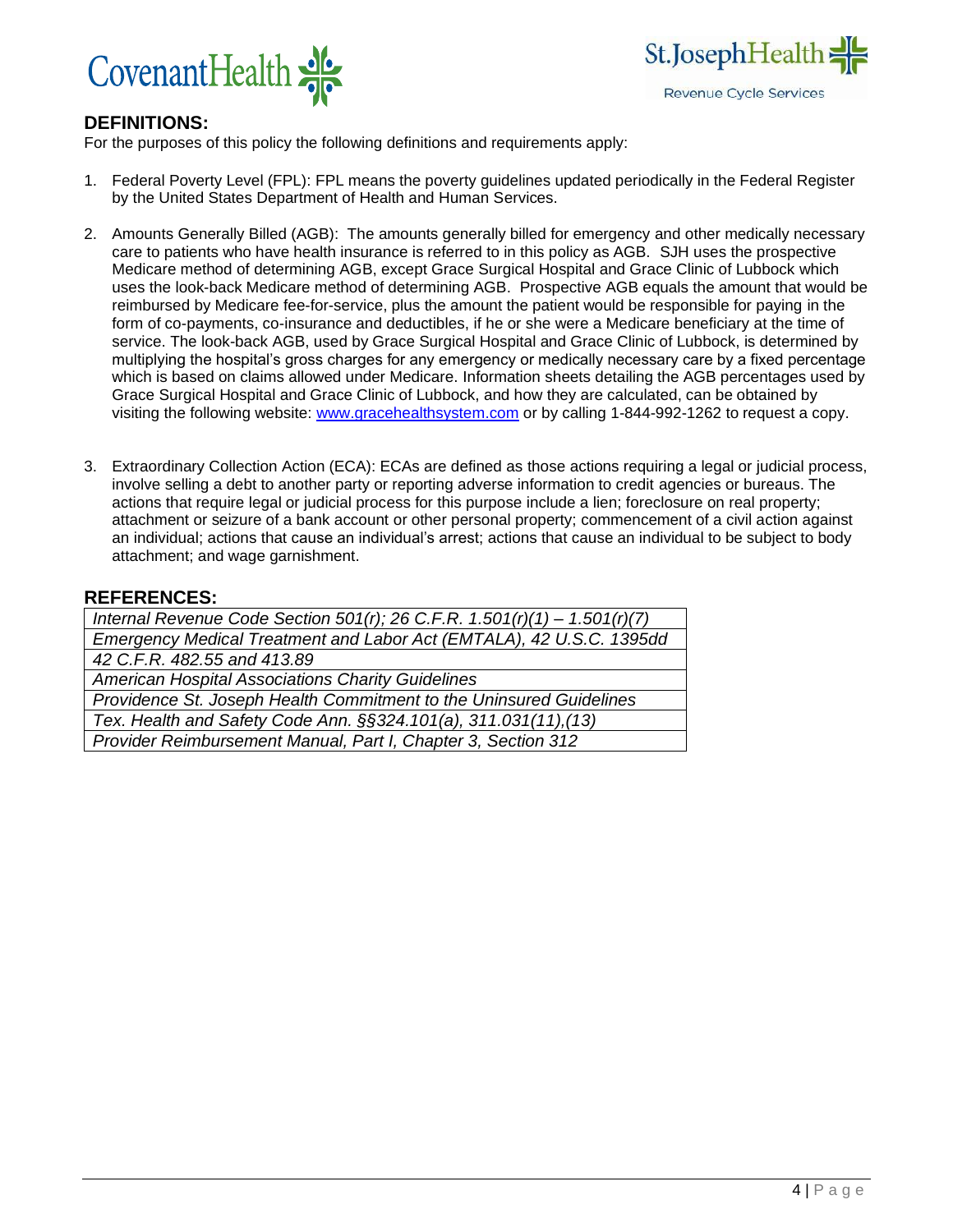



# **Exhibit A – Covered Facilities List**

| St. Joseph Health Hospitals in Texas |                                    |
|--------------------------------------|------------------------------------|
| <b>Covenant Medical Center</b>       | <b>Covenant Hospital Plainview</b> |
| Covenant Children's Hospital         | <b>Grace Surgical Hospital</b>     |
| <b>Covenant Hospital Levelland</b>   | <b>Grace Clinic of Lubbock</b>     |
| <b>Covenant Specialty Hospital</b>   |                                    |